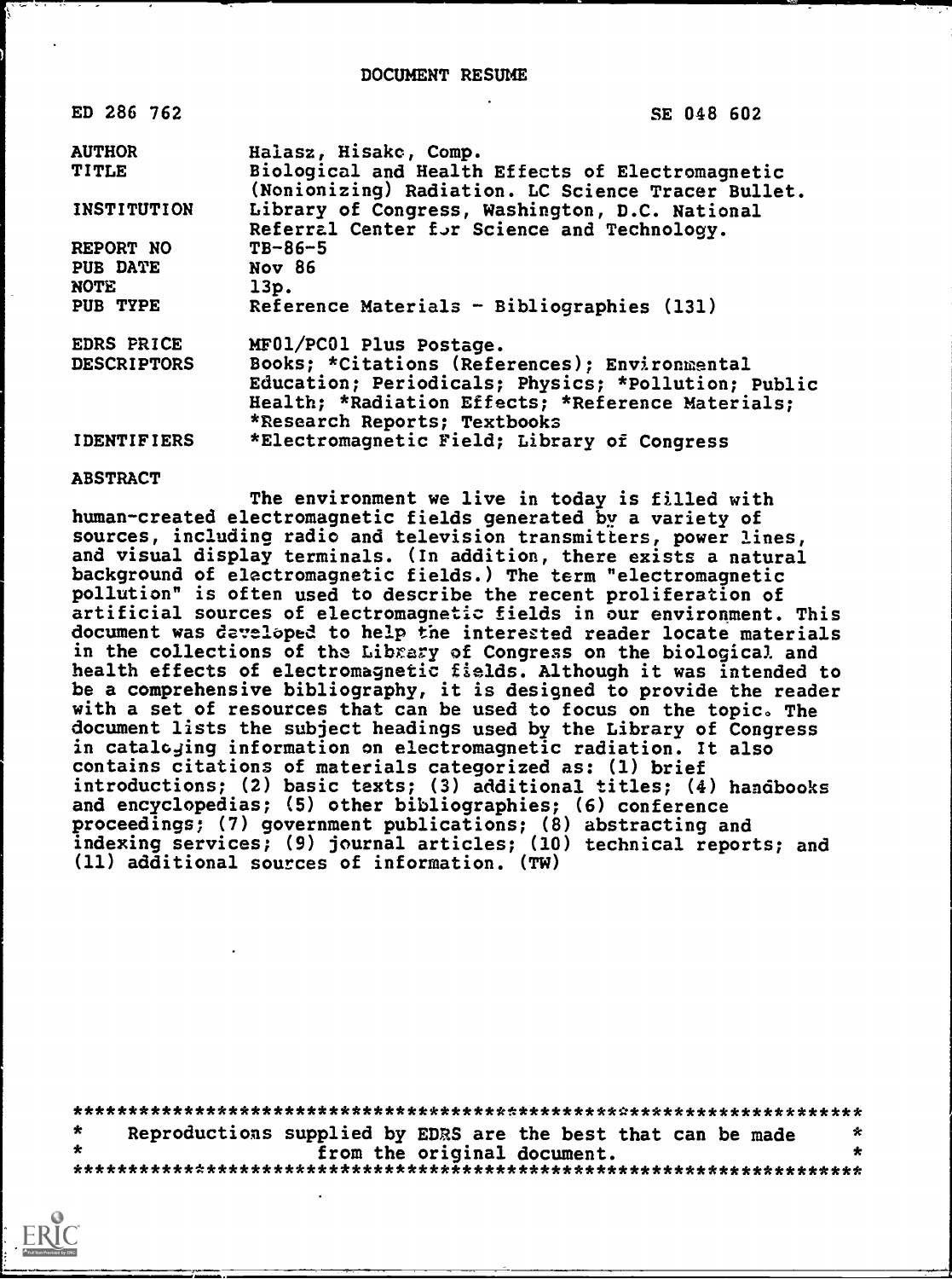U.S. DEPARTMENT OF EDUCATION<br>Office of Educational Research and Improvement EDUCATIONAL RESOURCES INFORMATION

(This document has been reproduced as received Isom the person or organization originating it.

- O Minor changes have been made to improve reproduction quality
- Points of view or opinions statcd in this docu-<br>ment ido: not: necessarily: represent: Official<br>OERI position or policy.

# LC Science Tracer Bullet i<br>Immediate of the State of the Contract of the Contract of the Contract of the Contract of the Contract of the

Science Reference Section, Science and Technology Division Library of Congress, 10 First Street, S.E., Washington, D.C. 20540

ISSN 0090-5232

 $\mathcal{L}$  $\mathbf{r}$  |

f;

## BIOLOGICAL AND HEALTH EFFECTS OF ELECTROMAGNETIC (NONIONIZING) RADIATION Compiled by Hisako Halasz

ED286762

 $\boldsymbol{\tau}$  and  $\boldsymbol{\tau}$ 

 $\omega$ 

TB 86-5 November 1986

SCOPE: The environment we live in today is filled with man-made electromagnetic fields generated by a variety of sources, including radio and TV transmitters, power lines, and visual display terminals. In addition to these artificially created electromagnetic fields, there also exists a natural background of electromagnetic fields.

Electromagnetic energy may vary greatly in frequency, i.e., ranging from low energy, ultra-low frequency to high energy cosmic rays. The higher energy portion of the electromagnetic spectrum is generally referred to as "ionizing radiation" and includes cosmic, gamma and x-rays. The lower portion of the spectrum is referred to as "nonionizing radiation" and includes visible light, ultraviolet (slightly ionizing at the higher end) and infrared radiation, microwaves, radiowaves and lower frequencies. Because of its low energy levels, concern over the health effects of nonionizing radiation is not as widespread as it is for ionizing radiation.

The term "electromagnetic pollution" is often used to describe the recent proliferation of artificial sources of electromagnetic fields in our environment. Sources referred to by this term generally are exclusive of visible light, ultraviolet and infrared rediation. The electromagnetic spectrum covered by this guide follows the narrower definition above, namely, nonionizing electromagnetic fields from extremely low frequencies (ELF) to just below infrared.

While an extensive body of scientific and epidemiologic data has been accumulated, adverse biological and health effects of electromagnetic fields, thus defined, have not been conclusively demonstrated, with the exception of microwave thermal effects at higher intensities.

The following guide complements two previous guides, Low-Level Ionizing Radiation--Health Effects (TB 80-5) and Microwaves (TB 79-6) and is intended to help the interested reader locate materials in the collections of the Library of Congress on the biological and health effects of electromagnetic fields. Not meant to be a comprehensive bibliography, it is designed--as the name of the series implies--to put the reader "on target."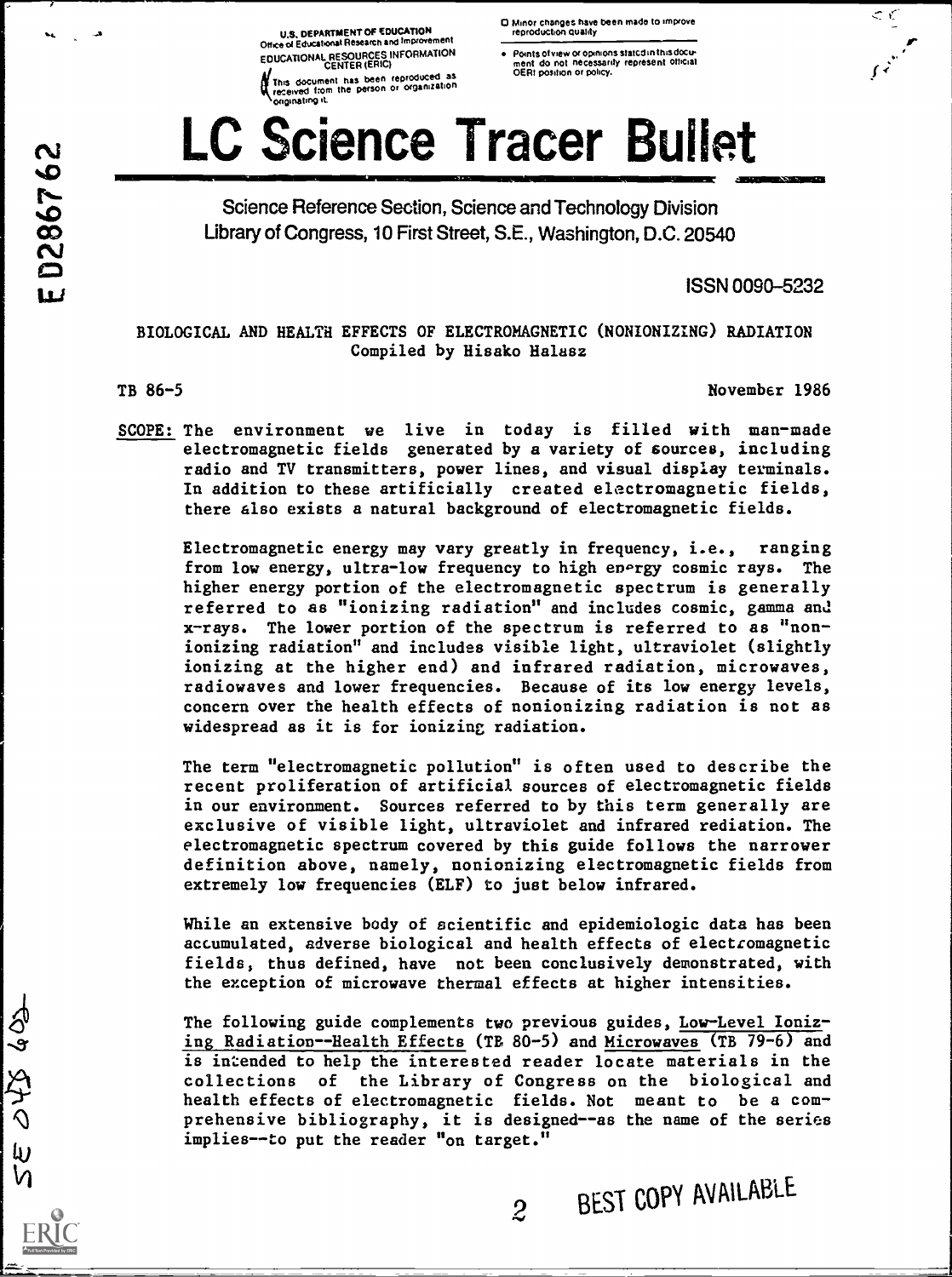#### INTRODUCTIONS

- Lerner, Eric J. Biological effects of electromagnetic fields. IEEE<br>spectrum, v. 21, May 1984: 57-69. TRI.I15 and Pamphlet box\* spectrum, v. 21, May 1984: 57-69.
- Morgan, M. Granger, and others. Power-line fields and human health.<br>TEER apectrum, V. 22, Feb. 1985: 62-68. TKI.I15 and Pamphlet box\* IEEE spectrum,  $v.\overline{22}$ , Feb. 1985: 62-68.

SUBJECT HEADINGS used by the Library of Congress, under which books on the biological and health effects of electromagnetic radiation can be located in most card, book, and online catalogs, include the following:

ELECTRIC FIELDS--PHYSIOLOGECAL EFFECT (Highly relevant) ELECTRIC LINES--OVERHEAD--HYGIENIC ASPECTS (Highly relevant) ELECTRIC POWER DISTRIBUTION--HIGH TENSION--HYGIENIC ASPECTS (Highly relevant) ELECTROMAGNETISM--HYGIENIC ASPECTS (Highly relevant) ELECTROMAGNETISM--PHYSIOLOGICAL EFFECT (Highly relevant) MAGNETIC FIELDC--PHYSIOLOGICAL EFFECT (Highly relevant) MICROWAVES--HYGIENIC ASPECTS (Highly relevant) MICROWAVES--PHYSIOLOGICAL EFFECT (Highly relevant) RADIO WAVES--HYGIENIC ASPECTS (Highly relevant) RADIO WAVES--PHYSIOLOGICAL EFFECT (Highly relevant) RADIATION--PHYSIOLOGICAL EFFECT (Relevant) RADIATION, BACKGROUND--PHYSIOLOGICAL EFFECT (Relevant) See also names of individual instruments or devices which are capable of emitting electromagnetic radiation, when followed by subject subdivision "HYGIENIC ASPECTS" or "PHYSIOLOGICAL EFFECT," e.g., VIDEO DISPLAY TERMINALS--HYGIENIC ASPECTS

### GENERAL TEXTS

Becker, Robert O., and Andrew A. Marino. Electromagnetism and life. Albany, N.Y., State University of New York Press, c1982. 211 p.<br>Includes bibliographical references. 0P82.2.E43B42\* Includes bibliographical references.

Brodeur, Paul. The zapping of America: microwaves, their deadly risk,<br>and the coverup. Nov York Norton c1977, 343 p. RA569.3.B76 and the coverup. New York, Norton, c1977. 343 p. "Part of this book appeared originally as a series of articles in the New Yorker." Includes bibliographical references.

DeMatteo, Bob. Terminal shock: the health hazards of video display terminals. Toronto, NC Press; Port Washington, N.Y., distributed in the U.S.A. by Independent Publishers Group, 1985. 224 p. RC965.V53D46 1985

Steneck, Nicholas H. The microwave debate. Cambridge, Mass., MIT<br>Press. cl<sup>984</sup> 279 P. Press, c1984. 279 p. Bibliography: p. 244-270.

\*Available in reference collection, Science Reading Room

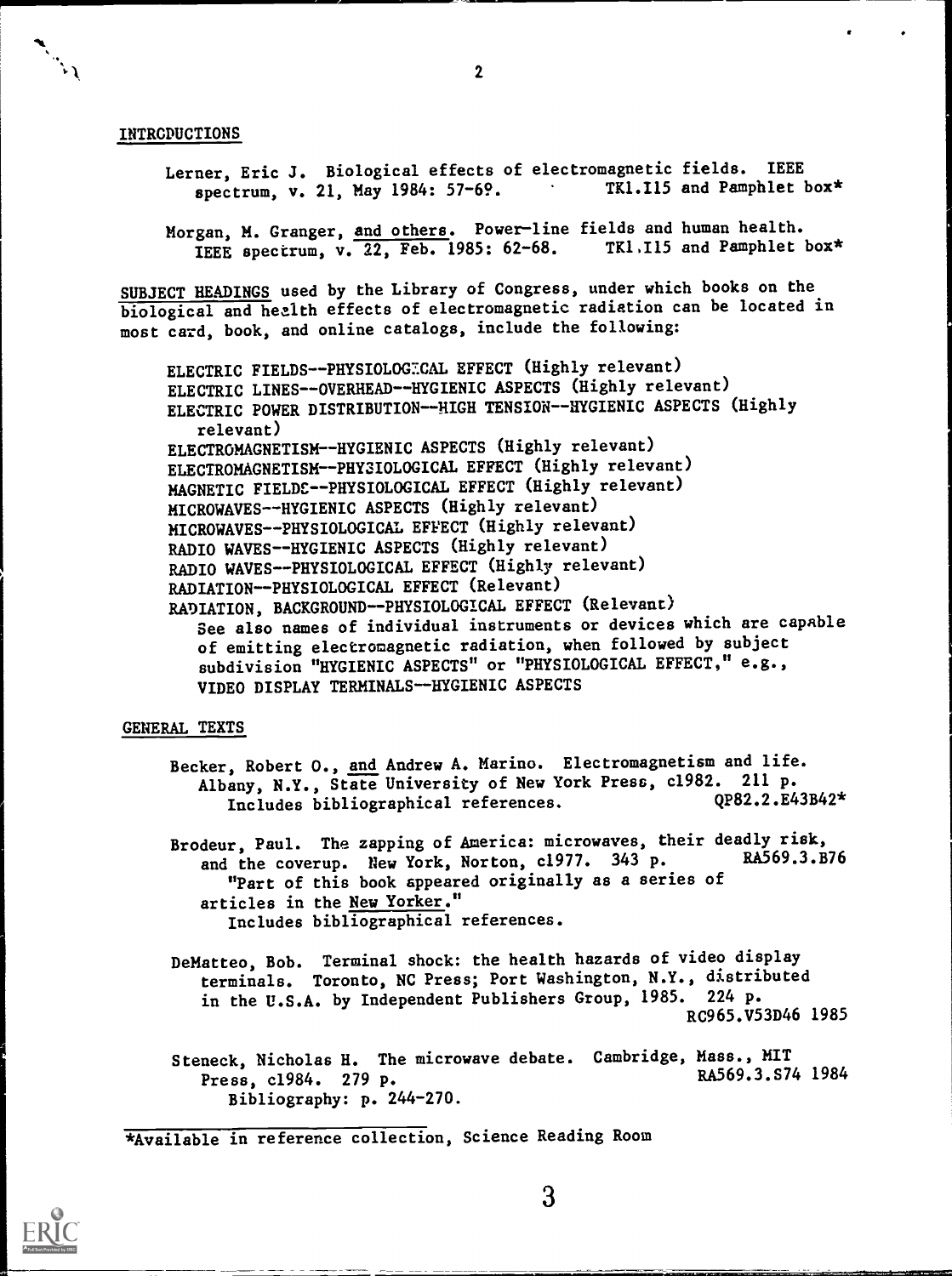#### ADDITIONAL TITLES

American national standard safety levels with respect to human exposure to radio frequency electromagnetic fields, 300 kHz to 100 GHz. Cosecretariat, Institute of Electrical and Electronics Engineers and U.S. Department of the Navy (Naval Electronic Systems Command). New York, the Institute of Electrical and Electronics Engineers, c1982.  $24 p.$  ANSI C95.1-1982\*\*\* Approved July 30, 1982, American National Standards Institute. Biologic effects of environmental electromagnetism. Herbert L. Konig ... et al.; translation by Terry C. Telger. New York, Springer-<br>Verlag. c1981. 332 p. 0P82.2.E43B54 Verlag, c1981. 332 p. Bibliography: p. 296-323. Biological effects of electromagnetic radiation. Edited by John M. Osepchuk; associate editors, James W. Frazer ... et al. New York, IEEE Press; sole worldwide distributor (exclusive of the IEEE), Wiley, c1983. 593 p. QP82.2.E43B554 1983\* "Prepared under the sponsorship of the IEEE Committee on Man and Radiation." Includes bibliographies. Extremely low frequency (ELF) fields. Published under the joint sponsorship of the United Nations Environment Programme, the World Health Organization, and the International Radiation Protection Association. Geneva, W.H.O.; Albany, N.Y., distributed by WHO Publications Centre USA, 1984. 131 p. (Environmental health criteria, 35) RA569.3.E98 1984

Includes bibliographies.

- Michaelson, Sol M. Microwave and radiofrequency radiation. Copenhagen, Regional Office for Europe, World Health Organization, 1977. 98 p. QP82.2.M5M5 "ICP/CEP 803." Bibliography: p. 70-96.
- National Council on Radiation Protection and Measurements. Biological effects and exposure criteria for radiofrequency electromagnetic fields: recommendations of the National Council on Radiation Protection and Measurements. Bethesda, Md., The Council, c1986. 382 p. (NCRP report, no. 86) QP82.2.E43N38 1986 "Issued April 2, 1986." Bibliography: p. 290-353.
- Nonionizing radiation protection. Edited by Michael J. Suess. Supported by the United Nations Environment Programme. Copenhagen, World Health Organization, Regional Office for Europe; Albany, N.Y., distributed by WHO Publications Centre USA, 1982. 267 p. (WHO regional publications. European series, no. 10) QP82.2.R3N67 1982 Includes bibliographical references.

\*\*\*Available in standards collection, Science Reading Room

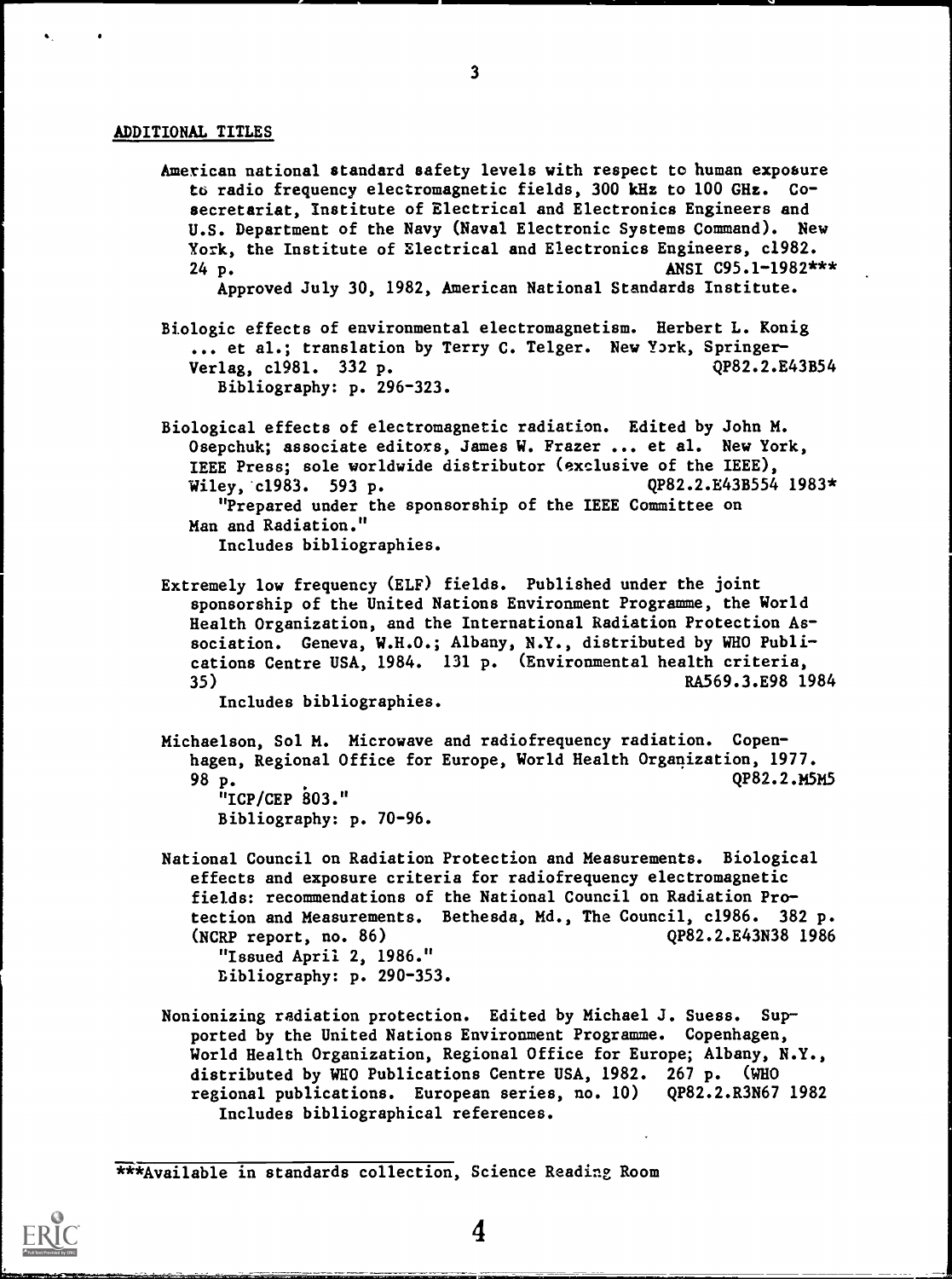Radiofrequency and microwaves. Geneva, World Health Organization; Albany, N.Y., distributed by WHO Publications Centre USA, 1981. 134 p. (Er. ronmental health criteria, 16) RA569.3.R3 1981 "Publis.ed under the joint sponsorship of the United Nations Environment Programme, the World Health Organization, and the International Radiation Protection Association." Bibliography: p. 106-121.

Study in the USSR of medical effects of electric fields on electric power systems. Translations from Russian by G. G. Knickerbocker. Presented as a public service by the Electrical Safety and Life Sciences Subcommittee of the Power and Environmental Sciences Committee of the IEEE Power Engineering Society. New York, Institute of Electrical and Electronics Engineers, c1975. 24 p. (Special publication of the IEEE Power Engineering Society, no. 10)

RC965.E4S78

#### HANDBOOK

CRC handbook of biological effects of electromagnetic fields. Editors, Cbarles Polk and Elliot Postow. Boca Raton, Fla., CRC Press, c1986. 503 p. QP82.2.E43C73 1986\*

Includes bibliographies.

#### BIBLIOGRAPHIES

- B.C. Hydro. Library Services. Bibliography on biological effects of electric and magnetic fields, 1980-1984: literature held in B.C. Hydro Library. Vancouver, B.C., Library Services, B.C. Hydro, 1984. 16 p. Z6663.E44B18 1984
- A Current literature report on the carcinogenic properties of ionizing and non-ionizing radiation. Cincinnati, U.S. Dept. of Health, Education, and Welfare, Public Health Service, Center for Disease Control, National Institute for Occupational Safety and Health, Division of Biomedical and Behavioral Science; for sale by the Supt. of Docs., U.S. Govt. Print. Off., 1977-1978. 3 v. (DHEW (NIOSH) publication, no. 78-122, 78-134, 78-142)

RC268.55.C86 and Pamphlet box  $(v. 2)*$ See particularly "Microwave and radiofrequency radiation" in v. 2.

- Heynick, Louise H., and John S. Krebs. USAFAM review and analysis of radiofrequency radiation bioeffects literature. Menlo Park, Calif., SRI International, Nov. 1981. 154 p. (SAM-TR-81-24) AD-A111 190\*\* "Interim report for period 1 Mar. 1980-31 Aug. 1980."
- Heynick, Louise H. USAFAM review and analysis of radiofrequency radiation bioeffects literature. Second report. Menlo Park, Calif., SRI International, May 1982. 150 p. (SAM-TR-82-16) AD-A116 139\*\* "Final report for period Sept. 1980-30 June 1981."

\*\*Available in microform collection, Science Reading Room

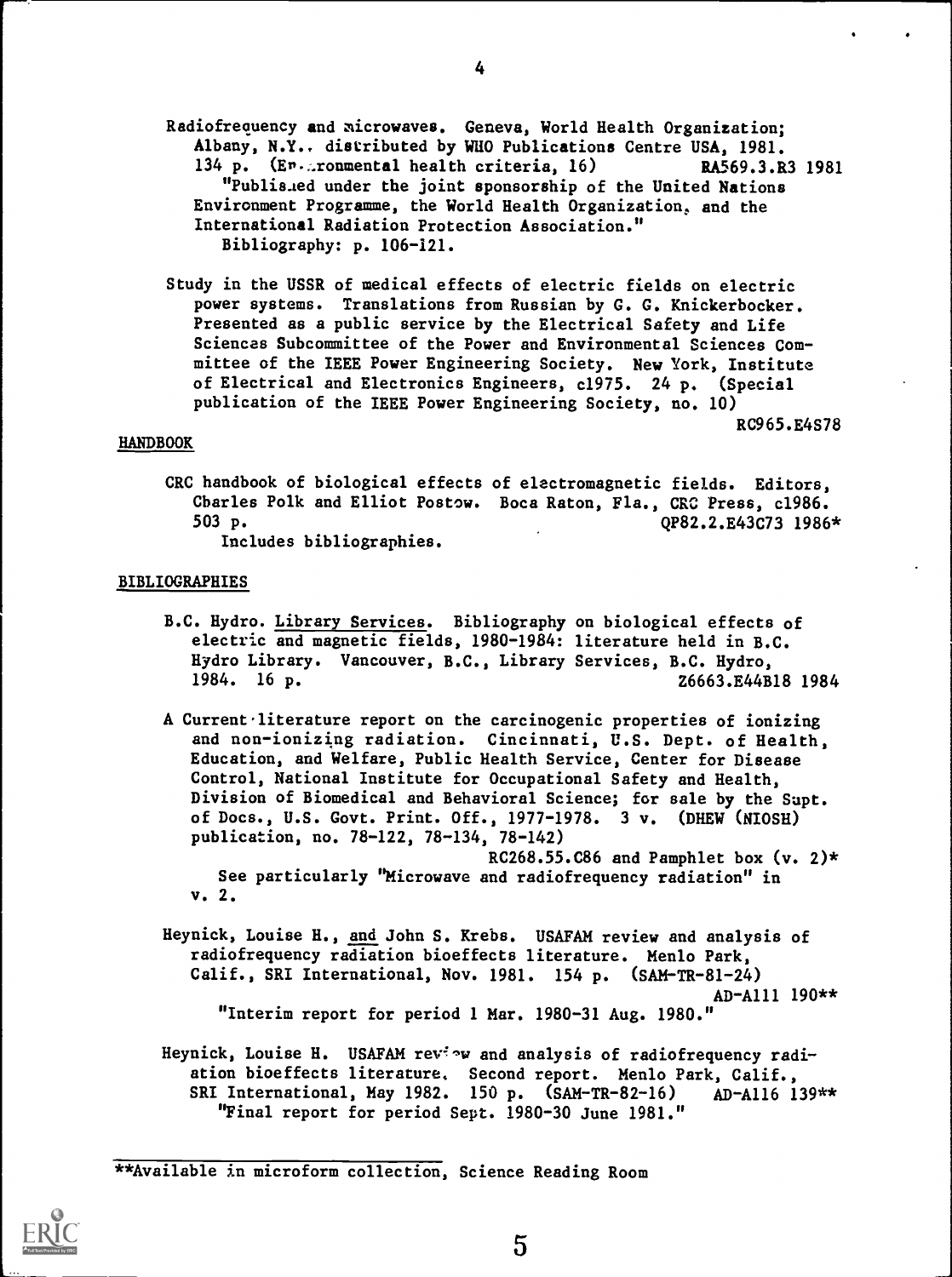- Index of publications on biological effects of electromagnetic radiation (0-100 GHz). Edited by James B. Kinn and Elliot Postow. Research Triangle, N.C., Health Effects Research Laboratory, U.S. Environmental Protection Agency, Mar. 1981. 575 p. PB81-181430\*\* "EPA-600/9-81-011."
- Lockerby, Robert W. Biological effects of electromagnetic radiation. Monticello, Ill., Vance Bibliographies, 1981. 20 p. (Public administration series: bibliography, P-649) 26663.E44L63 1981
- Moore, Julie L. Cumulated index to the Bibliography of reported biological phenomena ('effects') and clinical manifestations attributed to microwave and radio-frequency radiation: report-supplements (no. 1-9), BEMS newsletter (B-1 through B-464), 1971-1981, compiled by Zorach R. Glaser. Indexed by Julie L. Moore. Riverside,<br>Calif.. J. Moore. 1984. 281 p. 26663.M62M66 1984\* Calif., J. Moore, 1984. 281 p. See Appendix 1, "Chronology of the Bibliography and Supplements," to determine AD numbers for the Bibliography and Supplements. See Appendix 2, "Listing of Bibliographic Supplements on 'Bioeffects of RF/Microwave Radiation' which have appeared in the Bioelectromagnetics Society's Newsletter." Pamphlet box\*
- Reilly, J. Patrick. Human reactions to ELF electric and magnetic fields: an annotated bibliography of current literature. Laurel, Md., Johns Hopkins University, Applied Physics Laboratory, 1983. 88 p. (2008) 288 p. "JHU PPSE T-27."

Prepared for the Maryland Power Plant Siting Program, July 1983.

----- ----- Laurel, Md., Johns Hopkins University, Applied Physics Laboratory, 1984. 111 p. (282.2.E43R44 1984) "JHU PPSE T-30." Prepared for the Maryland Power Plant Siting Program, June 1984.

#### REVIEWS and CONFERENCE PROCEEDINGS

Biological effects of nonionizing radiation. Karl H. Illinger, editor. Washington, American Chemical Society, 1981. 342 p. (ACS symposium series, 157) QP82.2.R3B527 "Based on a symposium sponsored by the Division of Physical Chemistry at the 179th meeting of the American Chemical Society, Houston, Texas, March 25-26, 1980." Includes bibliographical references.

Electrical and biological effects of transmission lines: a review. Prepared by the Biological Studies Task Team, Jack M. Lee, Jr. ... et al. Portland, Ore., U.S. Dept, of Energy, Bonneville Power Administration, 1982. 93 p. QP82.2.E43E44 1982 Bibliography: p. 79-93. "Second printing revised, Dec. 3, 1982."



5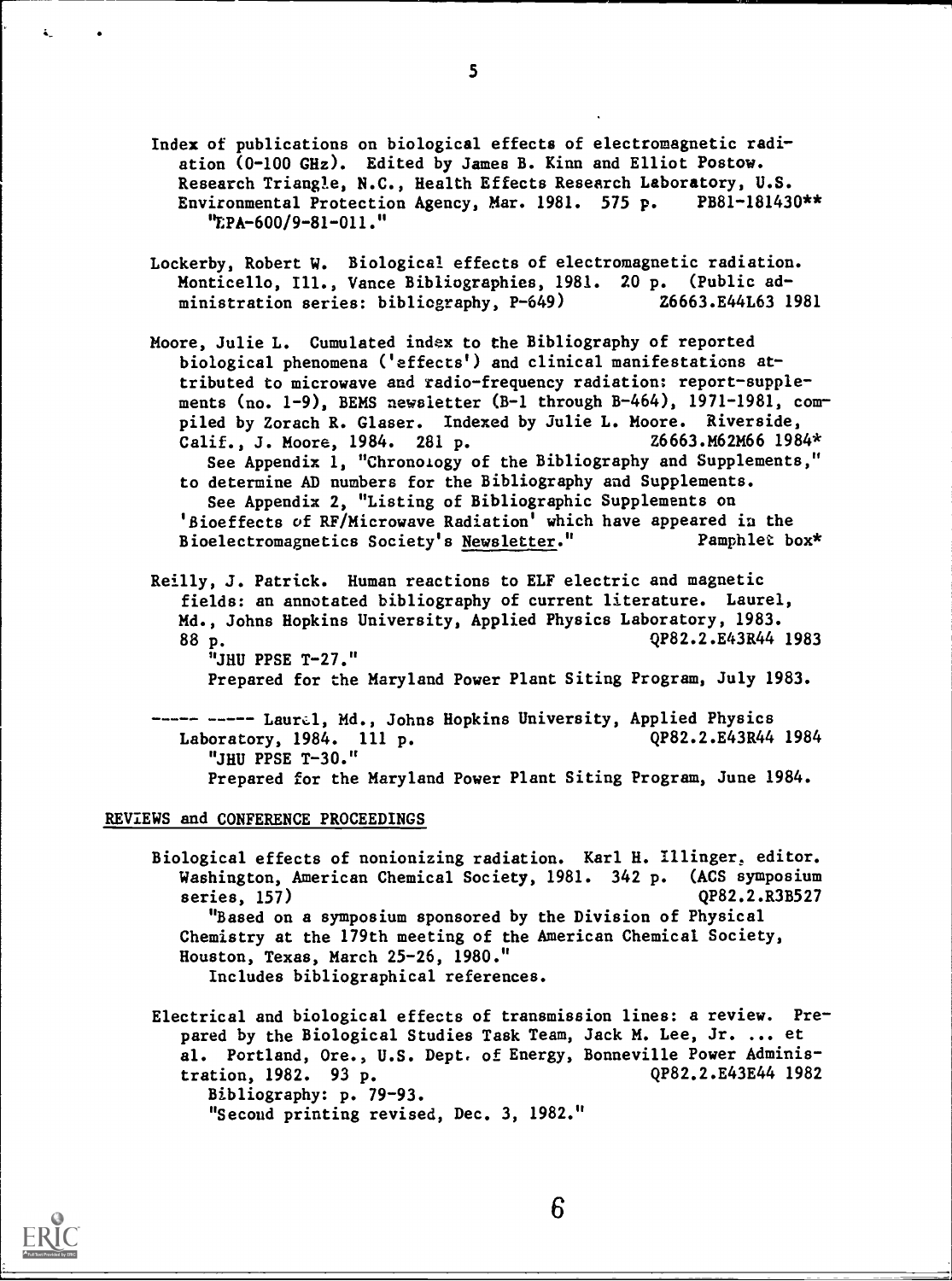- Hanford Life Sciences Symposium, 18th, Richland, Wash., 1978. Biological effects of extremely low frequency electromagnetic fields: proceedings of the eighteenth annual Hanford Life Sciences Symposium at Richland, Washington, October 16-18, 1978. Sponsored by Office of Health and Environmental Research, U.S. Dept. of Energy and Pacific North-West Laboratories, Battelle Memorial Institute, in cooperation with Electric Power Research Institute. Editors, Richard D. Phillips ... et al. Oak Ridge, Tenn., Technical Information Center, U.S. Dept. of Energy, 1979. 577 p. (DOE symposium series, 50) "CONF-781016." QP82.2.E43H36 1978 Includes bibliographies.
- Interactions betwee. electromagnetic fields and cells. Edited by A. Chiabrera, C. Nicolini ano H. P. Schwan. New York, Published in cooperation with NATO Scientific Affairs Division by Plenum Press, c1985. 640 p. (NATO Advanced Study Institute series. Series A, Life sciences, v. 97) QH656.I57 1985

"Proceedings of a NATO advanced research workshop entitled Interactions Between Electromagnetic Fields and Cells, held September 17-28, 1984 at the Ettore Majorana Centre for Scientific Culture in Erice, Sicily, Italy."

Includes bibliographies.

- International School of Radiation Damage and Protection, 5th, Erice, Sicily, 1983. Biological effects and dosimetry of static and ELF electromagnetic fields. Edited by Martino Grandolfo, Sol M. Michaelson, and Alessandro Rindi. New York, Plenum Press, c1985. 697 p. (Ettore Majorana international science series. Life sciences, v. 19) QP82.2.E43I58 1983 "Proceedings of the fifth course of the International School of Radiation Damage and Protection of the Ettore Majorana Centre for Scientific Culture, held in November, 1983, in Erice, Sicily, Italy." Includes bibliographies.
- NATO Advanced Study Institute on Advances in Biological Effects and Dosimetry of Low Energy Electromagnetic Fields, Erice, Sicily, 1981. Biological effects and dosimetry of nonionizing radiation: radiofrequency and microwave energies. Edited by Martino Grandolfo, Sol M. Michaelson, and Alessandro Rindi. New York, Published in cooperation with NATO Scientific Affairs Division by Plenum Press, c1983. 669 p. (NATO Advanced Study Institute series. Series A, Life sciences, v. 49) QP82.2.M5N37 1981

"Proceedings of a NATO Advanced Study Institute on Advances in Biological Effects and Dosimetry of Low Energy Electromagnetic Fields which was also the fourth course of the International School of Radiation Damage and Protection of the Ettore Majorana Centre for Scientific Culture, held March 28-April 8, 1981, in Erice, Italy."

7

Includes bibliographical references.

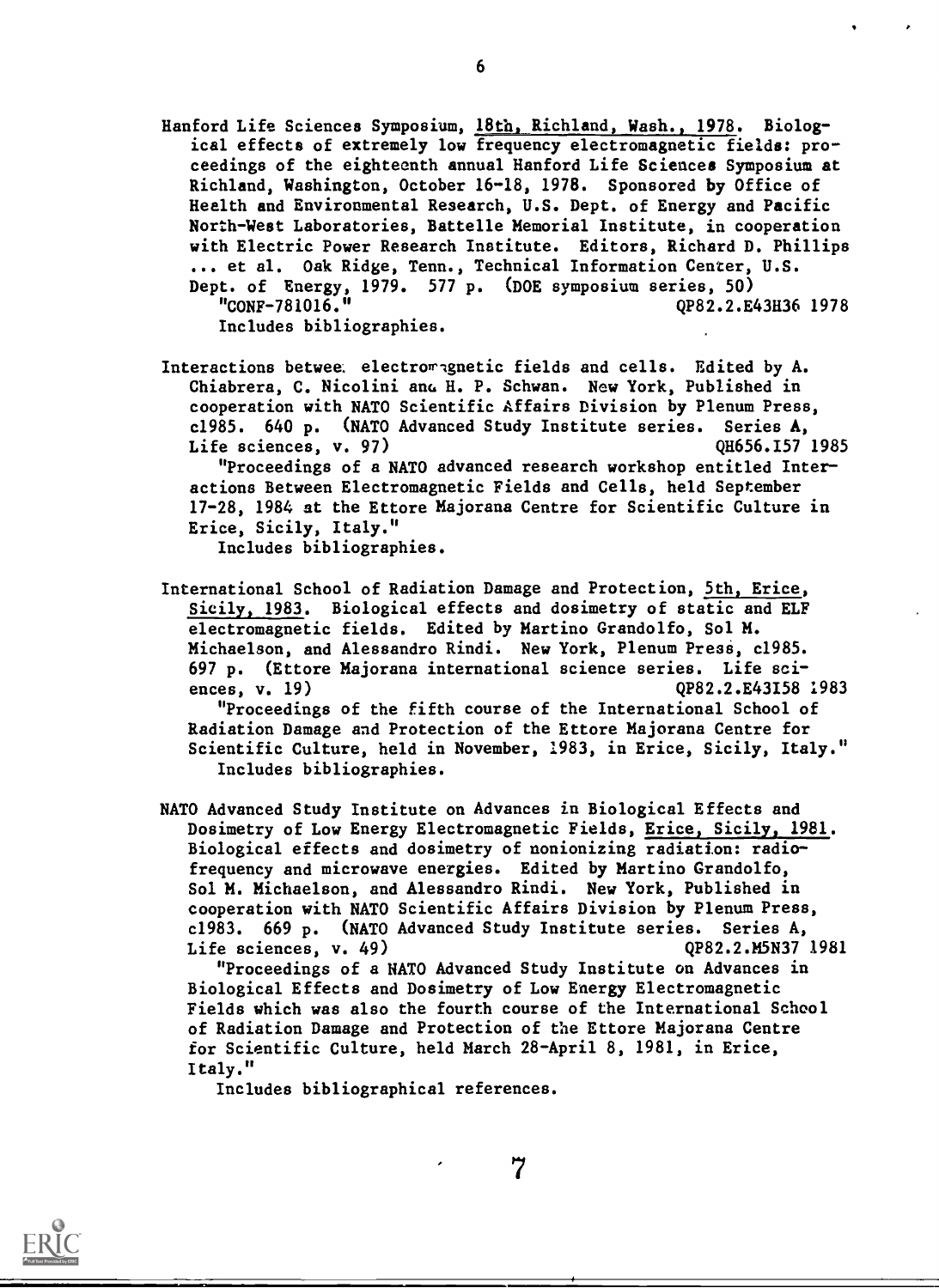- Proceedings of a workshop on radiofrequency radiation bioeffects, 11-13 September 1984. Sponsored by Defense Research Group, Panel VIII, NATO AC/243. Editor, John C. Mitchell. Brooks Air Force Base, Tex., USAF School of Aerospace Medicine, Aerospace Medical Division (AFSC), April 1985. 233 p. (ULAFSAM-TF-85-14) AD-A157 090\*\* "The workshop was held at the Research Establishment for Applied Science, Wachtberg-Werthoven, Federal Republic of Germany."
- Symposium on Electromagnetic Fields in Biological Systems, Ottawa, Ont., 1978. Symposium on Electromagnetic Fields in Biological Systems: proceedings of a symposium held in Ottawa, Canada, June 27-30, 1978. Edited by Stanislaw S. Stuchly. Sponsored by the International Microwave Power Institute (IMPI) and the IEEE-Microwave Theory and Techniques Society, with the cooperation of the U.S. National Committee for the International Union of Radio Science and Canadian Commission A of URSI. Edmonton, Alta., International Microwave Power Institute, c1979. 323 p. QP82.2.E43S95 1978 Includes bibliographies.

In many cases, conference proceedings or abstracts are published in journals. They can be identified through the abstracting and indexing publications listed in the ABSTRACTING AND INDEXING SERVICES section of this guide or through more specialized indexes to conference proceedings, such as Conference Papers Index (Z7403.C84\*) or Index to Scientific & Technical Proceedings (Z7403.I4\*). Some examples of conference material published in journals are given below.

Papers from the Symposium on Health Aspects of Nonionizing Radiation appear in New York Academy of Medicine's Journal, v. 55, Dec. 1979, p. 973–1296. R15.N62

Papers from the Symposium on Mechanisms of Bioelectrical Growth and Repair appear in the *Journal of Bioelectricity*, v. 3, no.  $1/2$ ,  $1984$ , p.  $3-101$ . (200341.366) 1984, p.  $3-101$ .

Translated abstracts of papers from the All-Union Symposium on the Biological Effects of Electromagnetic Fields, held in Pushchino, U.S.S.R., in 1982, can be found in Biological Effects of Nonionizing Electromagnetic Radiation, v. 9, Dec. 1984, p. 1-73. Pamphlet box\*

Proceedings of the First International .leeting of the Association for the Biomedical Applications of Electromagnetism on Biological Effects and Therapeutic Applications of Electromagnetic Fields, held in Venice, Feb. 23-25, 1985, are included in Bioelectrochemistry and Bioenergetics, v. 14, Nov. 1985, p. 3-244. QP341.B53

### GOVERNMENT PUBLICATIONS

Biological effects of radiofrequency radiation. Edited by Joe A. Elder and Daniel F. Cahil. Research Triangle Park, N.C., Health Effects Research Laboratory, Office of Research and Development, U.S. Environmental Protection Agency, 1984. 268 p.

8

Pamphlet box\* and PB85-120848\*\*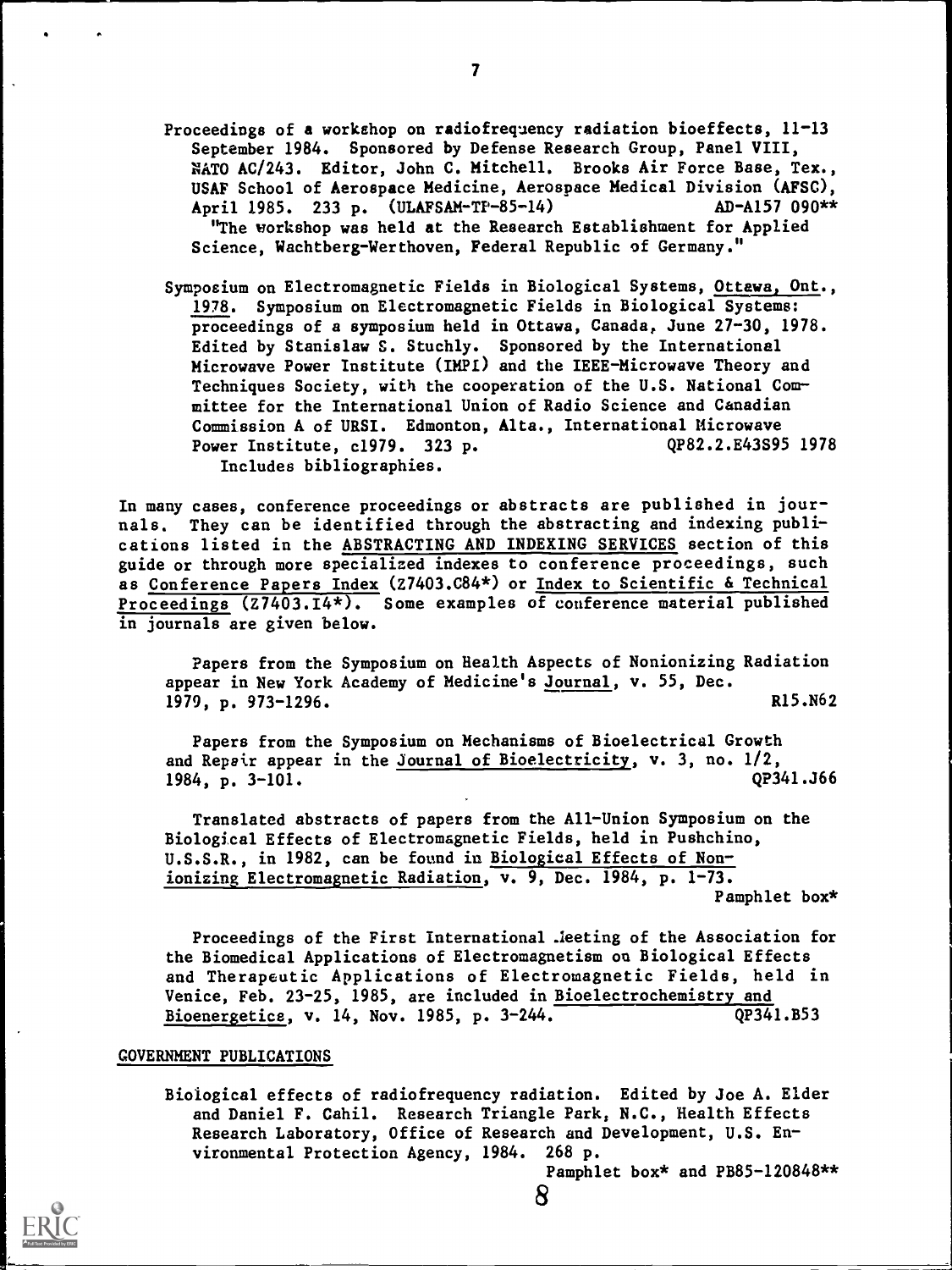- Hankin, Norbert N. The radiofrequency radiation environment: environmental exposure levels and RF radiation emitting sources. Washington, Office of Radiation Programs, Office of Air and Radiation, U.S. Environmental Protection Agency, July 1986. 83 p. Pamphlet box\* Bibliography: p. 76-83. "EPA 520/1-85-014."
- United States. Congress. House. Committee on Science and Technology. Subcommittee on Natural Resources and Environment. Research on health effects of nonionizing radiation: hearing ... Ninety-sixth Congress, first session, July 12, 1979. Washington, U.S. Govt. Print. 02f., 1979. 457 p. KE27. 8398 1979g "No. 70." Includes bibliographical references.
- United States. Congress. House. Committee on Science and Technology.. Subcommittee on Investigations and Oversight. Potential health effects of video display terminals and radio frequency heaters and sealers: hearings ... Ninety-seventh Congress, first session, May 12, 13, 1981. Washington, U.S. Govt. Print. Off., 1981. 764 p. KF27.S3975 1981c Bibliography: p. 682-686.
- United States. Congress. Senate. Committee on Commerce, Science, and Transportation. Microwave irradiation of the U.S. Embassy in Moscow: review of its history and studies to determine whether or not related health defects were experienced by employees assigned in the period, 1953-1977. Prepared at the request of Howard W. Cannon, chairman, Committee on Commerce, Science, and Transportation, United States Senate. Washington, U.S. Govt. Print. Off., 1979. 26 p. 3X1706.A58R88 "At head of title: 96th Congress, 1st session. Committee print."

ABSTRACTING AND INDEXING SERVICES that index relevant journal articles and other literature are listed below. Some terms are suggested as aids in searching.

Abstracts on Health Effects of Environmental Pollutants (1972-) RA565.A1A26\* See: Keyword of interest, e.g., Electromagnetic (Field(s),

Frequency, etc.), Microwave (Exposure, Radiation, etc.)

Applied Science & Technology Index (1913-) Z7913.17\*

See: Electromagnetic Fields--Physiological Effect Microwaves--Physiological Effect Radio Waves--Physiological Effect

- Biological Abstracts (1926-) QH301.B37\* and Biological Abstracts/RRM  $(1967-)$  Z53211.B672\*
	- See: Keyword of interest, e.g. Electromagnetic (Field(s) Exposure, Radiation, etc.), Extremely-Low-Frequency, ELF, Nonionizing Radiation, Radiofrequency (Exposure, Radiation, etc.), RF

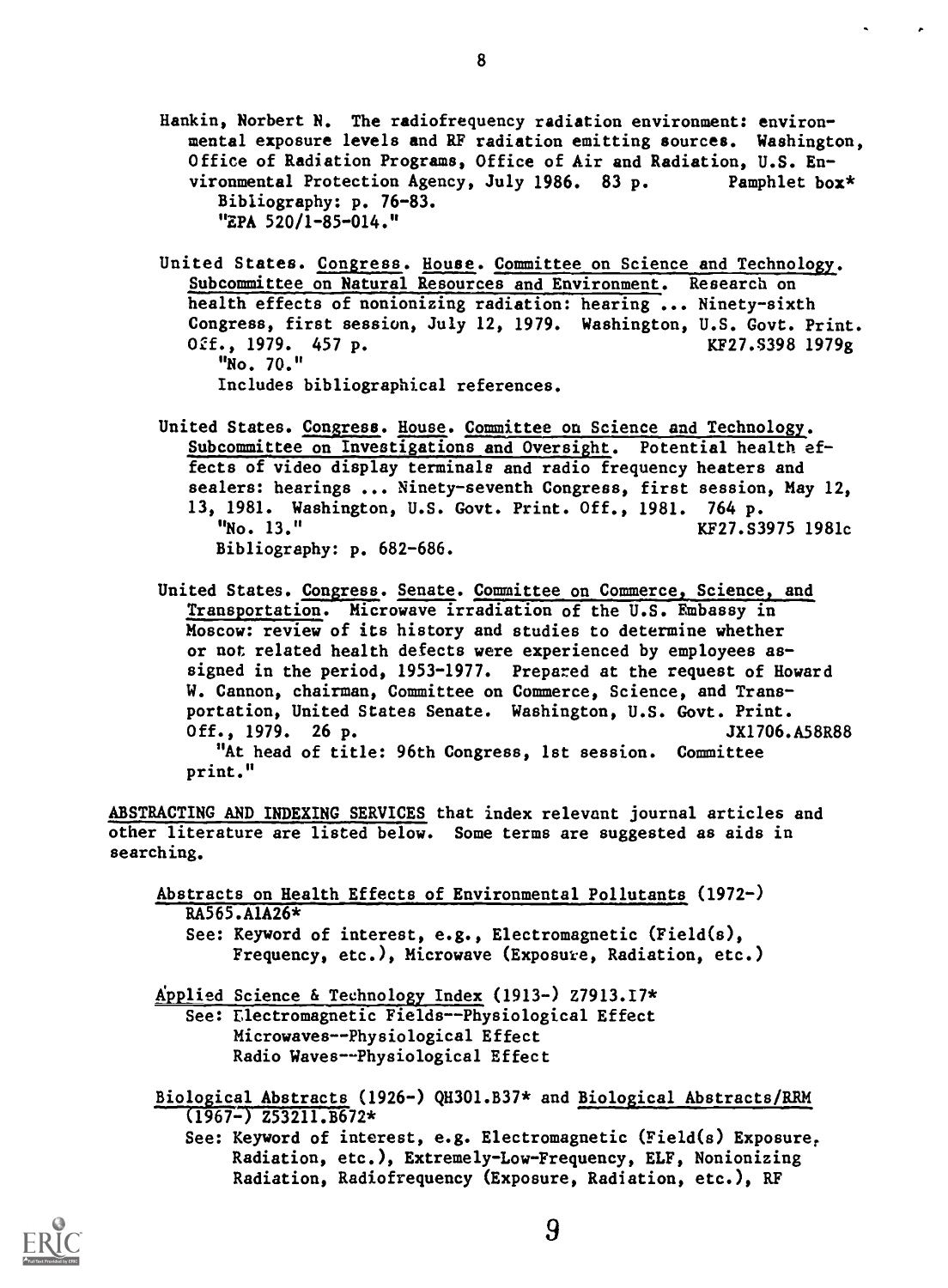```
Biological & Agricultural Index (1916-) Z5073.A46*
       See: Electromagnetic Waves-Biological Effect
            Microwaves--Biological Effect
    Environmental Periodicals Bibliography (1972-) Z5863.E57E58*
       See: Headings beginning Electromagnetic; Microwave; Radiation,
            Nonionizing; Radiofrequency
    Index Medicus (1960-) Z6660.1422*
        See: Electromagnetics
            Microwaves
            Radiation, Non-ionizing
            Radio Waves
    IBIS Atomindex (1969-) Z7144.N8118*
        See: Electromagnetic Radiation--Biological Radiation Effects
            Electromagnetic Radiation--Dose Limits
            Electromagnetic Radiation-rRadiation Protection
            Long Wave Radiation
            Microwave Radiation--Biological Effects
            Microwave Radiation--Biological Radiation Effects
            Microwave Radiation--Prenatal Irradiation
            Microwave Radiation--Pulsed Irradiation
            Microwave Radiation--Radiation Protection
    Magazine Index (1980-) uncataloged
        See: Electromagnetic Fields
            Electromagnetic Waves--Environmental Aspects
            Electromagnetic Waves--Medical Use
             Electromagnetic Waves--Physiological Aspects
            Microwaves--Environmental Aspect's
            Microwaves--Medical Use
            Microwaves--Physiological Aspects
            Radio Waves
     Readers' Guide to Periodical Literature (1900-) AI3.R45
        See: Electromagnetic Fields--Physiological Effects
             Electromagnetic Therapy
             Electromagnetic Waves--Physiological Effects
            Microwaves--Physiological Effects
JOURNALS that often contain articles on physiological and health effects
of electromagnetic radiation are
     Bioelectromagnetics QP82.2.E43B53
     Bioelectrochemistry and Bioenergetics QP341.B53
     Journal of Bioelectricity QP341.J66
     Microwave News (current issues only in LM133)
     USSR Report. Life Sciences. Effects of Nonionizing Electromagnetic
```

```
Radiation (JPRS) (available in LM133 and LJ140A)
```
'0

```
VDT News (review before binding in LM133)
```


°A.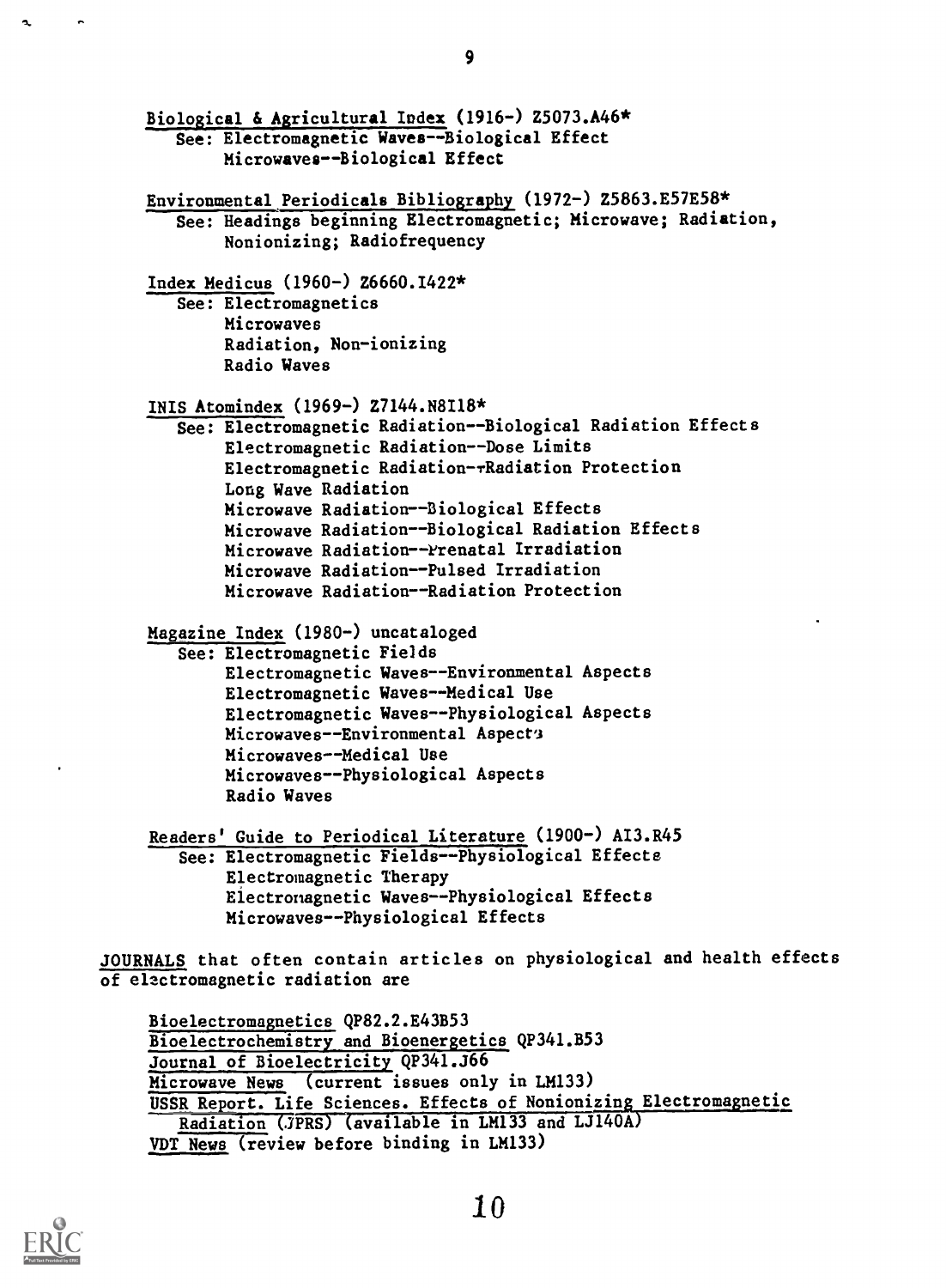#### REPRESENTATIVE JOURNAL ARTICLES

- Adey, W. R. Tissue interactions with nonionizing electromagnetic fields. Physiological review, v. 61, Apr. 1981: 435-514. QP1.P45 References (468): p. 501-514.
- Bauchinger, M., and others. Analysis of structural chromosome changes and SCE after occupational long-term exposure to electric and magnetic fields from 380 kV-systems. Radiation and environmental biophysics, v. 19, no. 4, 1981: 235-238. Q1505.A1B57
- Blackman, C. F. and others. Effects of ELF (1-120 Hz) and modulated (50 Hz) RF fields on the efflux of calcium ions from brain tissue in vitro. Bioelectromagnetics, v. 6, no. 1, 1985: 1-11. QP82.2.E43B53
- Delgado, Jose M. R., and others. Embryological changes induced by extremely low frequency electromagnetic fields. Journal of anatomy,<br>v. 134. May 1982: 533-551. v. 134, May 1982: 533-551. References (49): p. 550-551.
- Justesen, Don R. Behavioral and psychological effects of microwave radiation. In New York Academy of Medicine. Bulletin, v. 55,<br>Dec. 1979: 1058-1078. R15.N62 Dec. 1979:  $1058-1078$ . References (40): p. 1077-1078.
- Lerner, Eric J. The drive to regulate electromagnetic fields. IEEE spectrum, v. 21, Mar. 1984: 63-70. TK1.I15 and Pamphlet box\*
- Nordstrom, S., E. Birke, and L. Gustayson. Reproductive hazards among workers at high voltage substations. Bioelectromagnetics, v. 4, no. 1, 1983: 91-101. QP82.2.E43B53

Wertheimer, Nancy, and Ed Leeper. Possible effects of electric blankets and heated waterbeds on fetal development. Bioelectromagnetics, v. 7, no. 1, 1986: 13-22. QP82.2.E43B53

REPORTS and other types of literature are indexed in the following guides:

Government Reports Announcements & Index (1946-) Z7916.G78\* See: Electromagnetic Fields Microwaves Radiation Protection Radiofrequency

Monthly Catalog of United States Government Publications (1895-) Z1223.A18\* See: Electromagnetism--Physiological Effect Microwaves--Physiological Effect Microwaves--Psychological Aspects Radiation--Physiological Effect

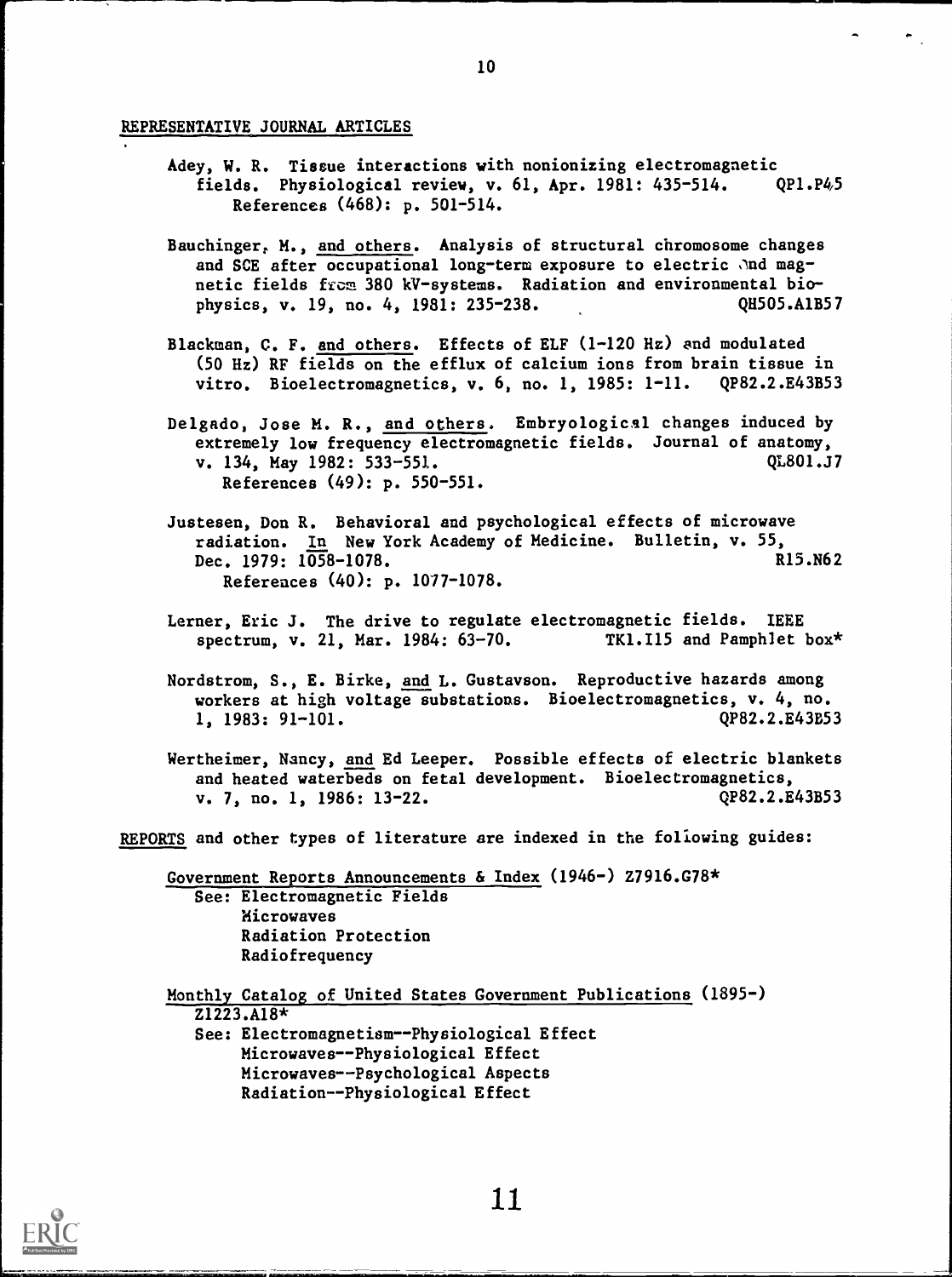SELECTED TECHNICAL REPORTS, sold by the National Technical Information Service, Springfield, Virginia 22161, include the following:

- Assessments and viewpoints on the biological and human health effects of extremely low frequency (ELF) electromagnetic fields. Arlington, Va., American Institute of Biological Sciences, May 1985. 461 p.  $AD - A'56942**$
- Behavioral effects of microwave radiation absorption. Editors, John C. Monahan and John A. D'Andrea. Rockville, Md., Center for Devices and Radiologi(al Health, Food and Drug Administration, Aug. 1985. 173 p. (FDA85-8238) PB86-113735\*\*
- Biological and human health effects of extremely low frequency electromagnetic fields: post-1977 literature review. Arlington, Va., American Institute of Biological Sciences, Mar. 1985. 327 p. AD-A152 731\*\*
- Blackman, Carl F. Biological influences of low-frequency sinusoidal electromagnetic signals alone and superimposed on RF carrier waves. Research Triangle Park, N.C., Health Effects Research Laboratory, U.S. Environmental Protection Agency, Jan. 1985. 15 p. (EPA/600/D-85-010) PB85-161248\*\*
- Heitz, Martin L., and Kathleen A. Walker. Genetic effects of microwave exposure on mammalian cells in vitro: volume 1. San Anconio<sub>1</sub> Tex., University of Texas Health Science Center, June 1984. 39  $\delta$ .  $(USAFSAM-TR-84-22)$   $AD-4145.946**$
- Meltz, Martin L., Clifton R. Harris, and Kathleen A. Walker. Genetic effects of microwa<sub>bl</sub> exposure on mammalian cells in vitro: volume 2. San Antonio, Tex., University of Texas Health Science Center, Oct. 1984. 88 p. (USAFSAM-TR-84-24) AD-A149 347\*\*
- O'Connor, Mary Ellen, and Robert Strattan. Tere\*ogenic effects of microwave radiation. Tulsa, Okla., Departments of Psychology and Electrical Engineering, University of Tulsa, May 1985. 42 p.  $(EPA/600/1-85/007)$  PB85-20/462\*\*
- Raines, Jeremy K. Electromagnetic field interaction with the human body: observed facts and theories. Greenbelt, Md., Goddard Space Flight Center, National Aeronautics and Space Administration, Apr. 1981. 123 p. (NASA-CR-166561) N81-25668\*\*

SELECTED MATERIALS available in the Science Reading Room pamphlet boxes include:

Bibliography of reported biological, phenomena ('effects') and clinical manifestations attributed to microwave and radio-frequency radiation. Compiled by Zorach R. Glaser. Bethesda, Md., Naval Medical Research Institute, National Naval Medical Center, 1971. 92 p.



11